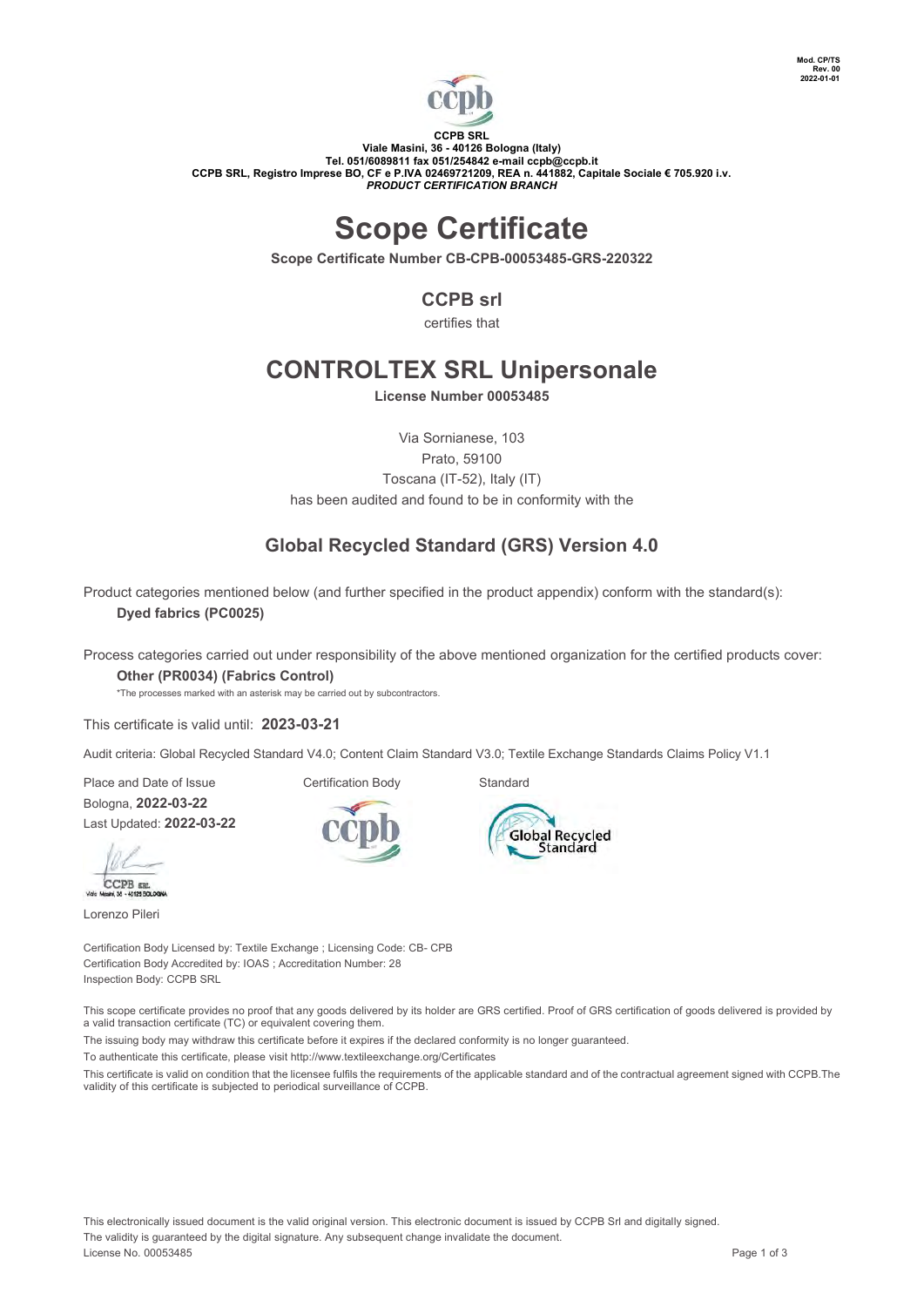

#### **B SRL Viale Masini, 36 - 40126 Bologna (Italy) Tel. 051/6089811 fax 051/254842 e-mail [ccpb@ccpb.it](mailto:ccpb@ccpb.it) CCPB SRL, Registro Imprese BO, CF e P.IVA 02469721209, REA n. 441882, Capitale Sociale € 705.920 i.v.** *PRODUCT CERTIFICATION BRANCH*

## **Scope Certificate Number CB-CPB-00053485-GRS-220322 CONTROLTEX SRL Unipersonale Global Recycled Standard (GRS) Version 4.0**

Under the scope of this certificate, the following products are covered.

#### **Products Appendix**

| Product Category |               | Product Details   Material Composition* | Standard            | <b>Facility Number</b> |
|------------------|---------------|-----------------------------------------|---------------------|------------------------|
|                  |               |                                         | (Label Grade)       |                        |
| Dyed fabrics     | Woven fabrics | 20% Recycled pre-consumer Wool          | GRS (No label)      |                        |
| (PC0025)         | (PD0059)      | $(RM0081) +$                            |                     |                        |
|                  |               | 55% Wool (RM0077) +                     |                     |                        |
|                  |               | 25% Polyamide (nylon) (RM0182)          |                     |                        |
| Dyed fabrics     | Woven fabrics | 65% Wool (RM0077) +                     | GRS (No label) $ 1$ |                        |
| (PC0025)         | (PD0059)      | 35% Recycled pre-consumer Polyamide     |                     |                        |
|                  |               | $(nylon)$ (RM0184)                      |                     |                        |

Note: \* Quantification (percentages) of material composition is optional. [ ] Square brackets refer to certified components of a product.

Place and Date of Issue **Certification Body** Standard

Bologna, **2022-03-22** Last Updated: **2022-03-22**



Lorenzo Pileri



This electronically issued document is the valid original version. This electronic document is issued by CCPB Srl and digitally signed. The validity is guaranteed by the digital signature. Any subsequent change invalidate the document. License No. 00053485 Page 2 of 3